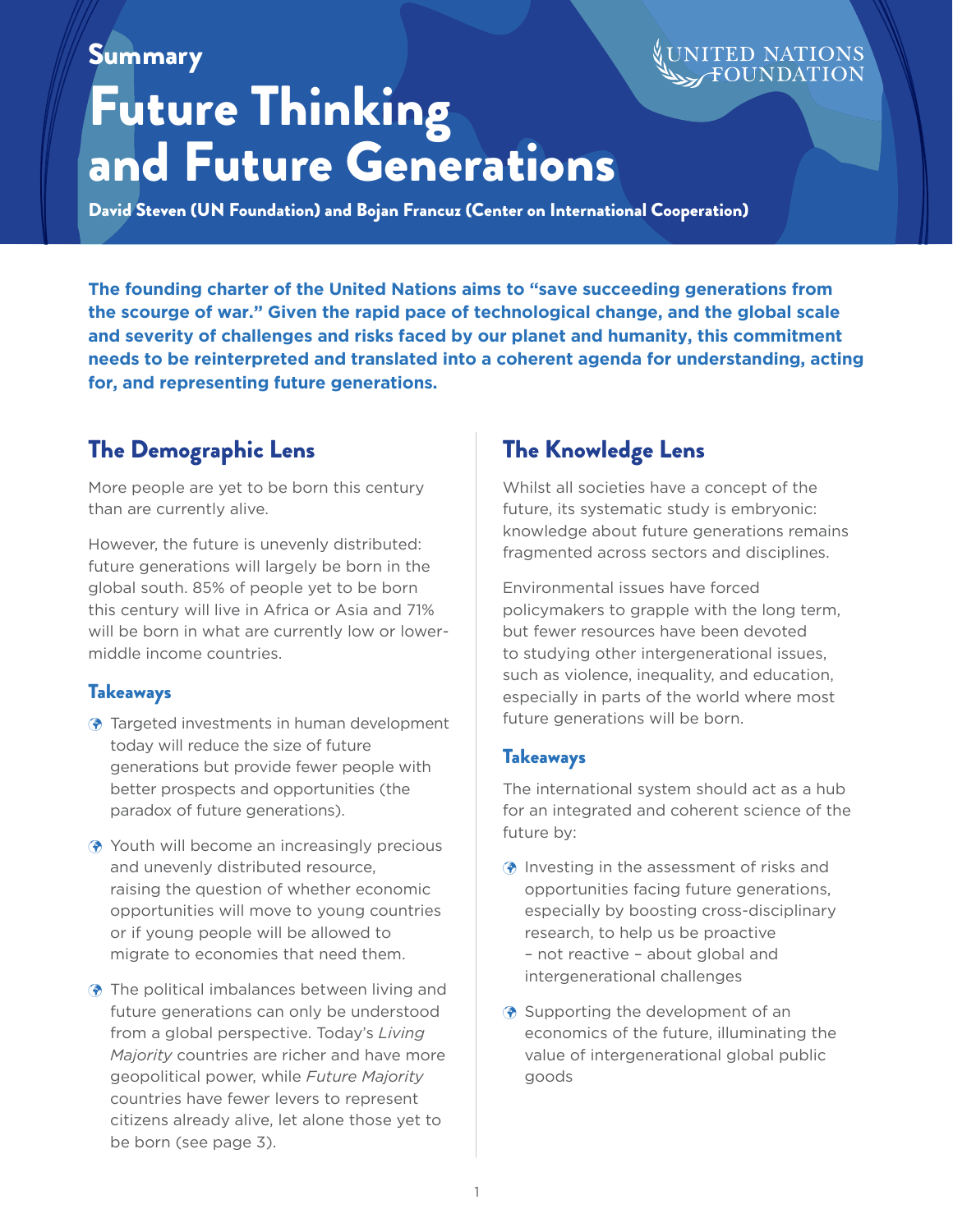# The Institutional Lens

Future generations are unable to articulate their needs or exert power in today's decision-making structures, so they require a proxy to represent them.

A variety of institutional mechanisms have been set up (nationally) and proposed (globally) to represent future generations. But many of the former have struggled to deliver on their ambitious mandates, while the latter are yet to mobilize.

Whilst specialist institutions can play an important role, future generations also have a broader interest in our ability to maintain effective institutions; these can take decades or centuries to build, but can be destroyed in years or months.

Finally, a range of mechanisms – such as constitutions, frameworks for protecting nature and endangered species, and bodies to manage nuclear waste – can also help societies prepare for and shape the future.

### Takeaways

Strengthened governance for the future is needed at three levels:

- **1.** Broad improvements in governance in *Future Majority* countries and a greater leadership role for these countries in the international system.
- **2.** More far-sighted and future-proofed institutions that can help societies achieve impact over generations, whilst combatting pressures that derail long-term thinking, such as polarization and disinformation.

**3.** Specialist institutions that are repositioned to play a catalytic role, championing strategies and actions through other institutions and holding them accountable.

**The UN now has the opportunity to build a global platform for future generations. As a universal and inclusive body, it can expand understanding of We the Peoples to include all the people of the 21st century – both living and yet to be born – and it can help** *Future Majority* **countries strengthen their voice and identify policies that will protect their stake in the future.**